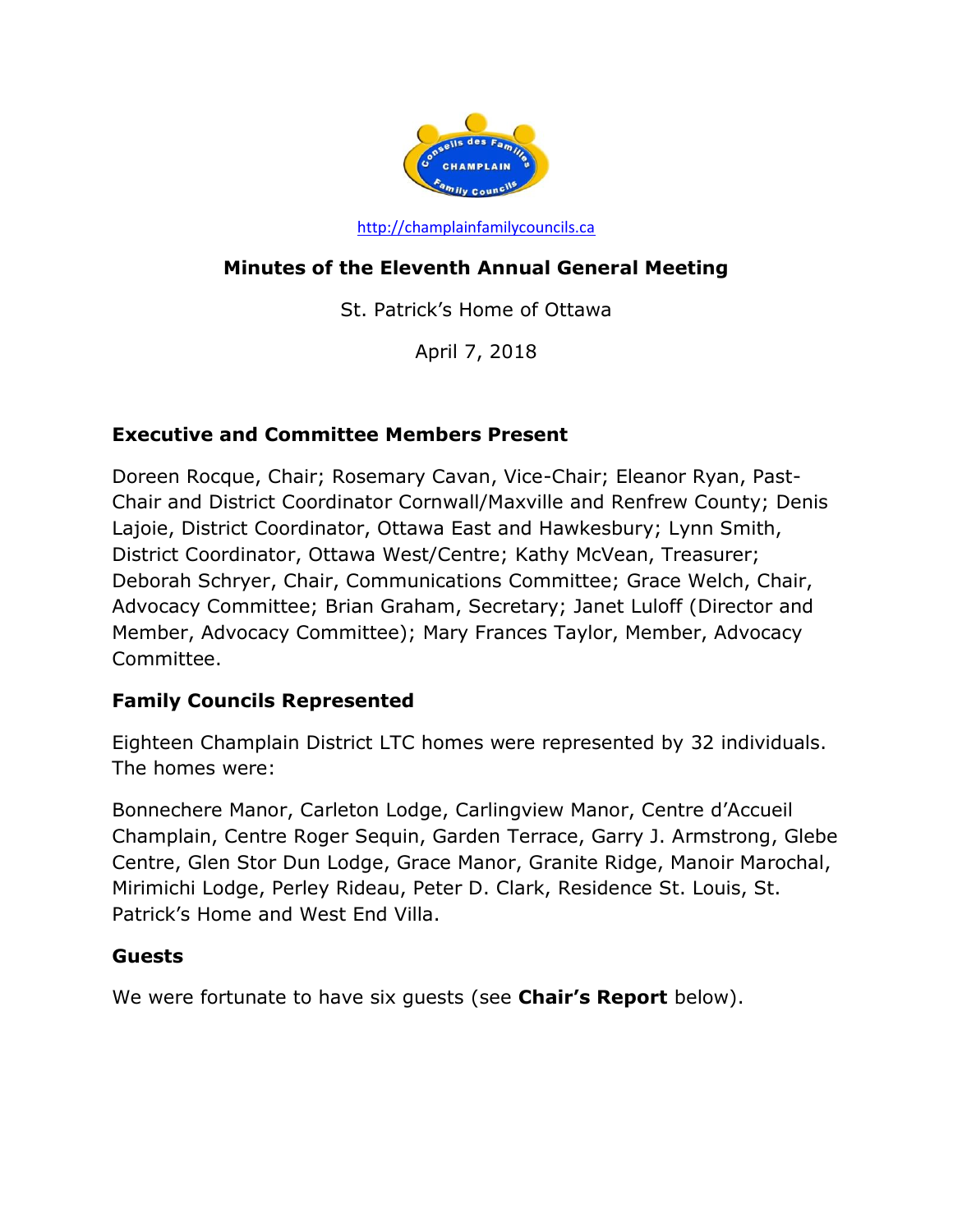### **Call to Order**

The Chair called the meeting to order and welcomed members at 9 a.m. She introduced the members of the Executive. She welcomed especially those family members attending the AGM for the first time. She noted the importance of feedback on all gatherings of the Network and noted that evaluation sheets for the current meeting would be provided later in the day. She encouraged everyone to provide their comments which would help direct future CRFCN meeting plans.

### **Approval of Minutes**

Adoption of the minutes of the 2017 AGM was moved (Pat Gordon, Peter D. Clark Centre for Long-Term Care) and seconded (Heather Moxley, Perley Rideau Veterans' Health Centre). **Carried**

### **Chair`s Report**

Doreen Rocque highlighted the range of activities of the CRFCN Executive and its committees in the past year. She noted the organizations and committees on which the CRFCN is now represented with opportunities to present the interests and concerns of residents of LTC homes, their families and their Family Councils. She emphasized the strong working relationship that the Network has with the leadership of the Champlain LHIN, with the Bruyère Centre for Learning, Research and Innovation (CLRI) in LTC, and with Family Councils Ontario. She welcomed Sophie Orosz, Director of the CLRI; Jim LaPlante, a past member of the Executive who continues to liaise with the Network in relation to his ongoing work with Health Quality Ontario; Julie Drury, Chair of the Minister's Patient and Family Advisory Council; Christine Desloges representing the Yee Hong Centre for Geriatric Care; and Kathy Wright and Barbara Schulman representing Talking Transformation Long-Term Care Homes.

Doreen spoke of the dedicated work of the CRFCN District Coordinators in engaging and supporting the Family Councils in their respective areas of the Champlain Region. This work constitutes the backbone of the CRFCN and its importance cannot be stressed enough. She introduced the District Coordinators and invited each to report on activities in their areas: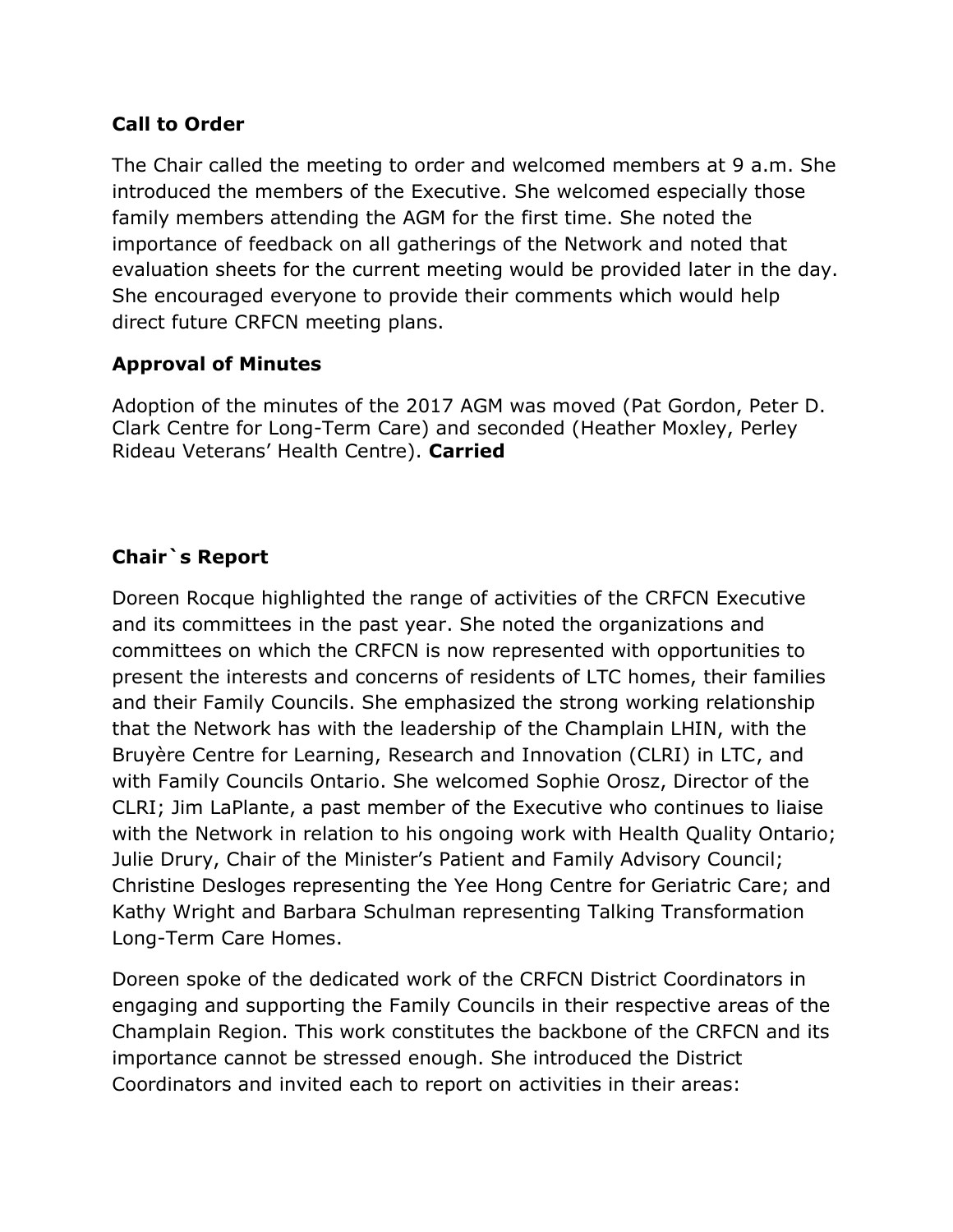- Eleanor Ryan: Renfrew County (9 homes); Cornwall/Maxville (11 homes);
- Lynn Smith: Ottawa West/Centre (25 homes);
- Denis Lajoie: Ottawa East (9 homes); Hawkesbury (6 homes).

Eleanor Ryan thanked Deborah Schryer and Janet Luloff for their support in her district efforts. She reported on the annual meeting of Family Councils in Cornwall/Maxville area and on the fifth annual meeting of Family Councils in Renfrew County. She noted the redevelopment of The Grove in Arnprior, and that the announcement of this important increase in the number of LTC beds was attended by Premier Wynne. She reported that it is hoped that the old residence might itself be redeveloped as a community service hub.

Denis Lajoie reported that a fund-raising campaign is underway at the Roger-Séquin home in Clarence Creek to rebuild the home and possibly add more beds. The Prescott-Russell Residence in Hawkesbury is also looking at rebuilding with an increase in the number of LTC beds. The county has recently approved the purchase of a property for this purpose.

Denis noted the challenges of making key CRFCN documents available to Family Councils in both English and French. Until recently, he had been solely responsible for the translation of CRFCN documents, submissions to government and communications with Family Councils. More recently, Mike Schryer (Mirimichi Lodge) has stepped up to the plate to support Denis, and his assistance was warmly recognized.

Lynn Smith reported 17 active Family Councils in Ottawa West/Centre. She has been able to connect two of those Family Councils with important resources during times of need. She reported strong Family Council interest in cluster meetings within the Ottawa West/Centre District and will be addressing this in the coming year.

# **Treasurer's Report**

Kathy McVean presented her annual financial report.

Approval of the report was moved by Kathy McVean, CRFCN Treasurer and seconded by Wendy Sailman (Grace Manor). **Carried.**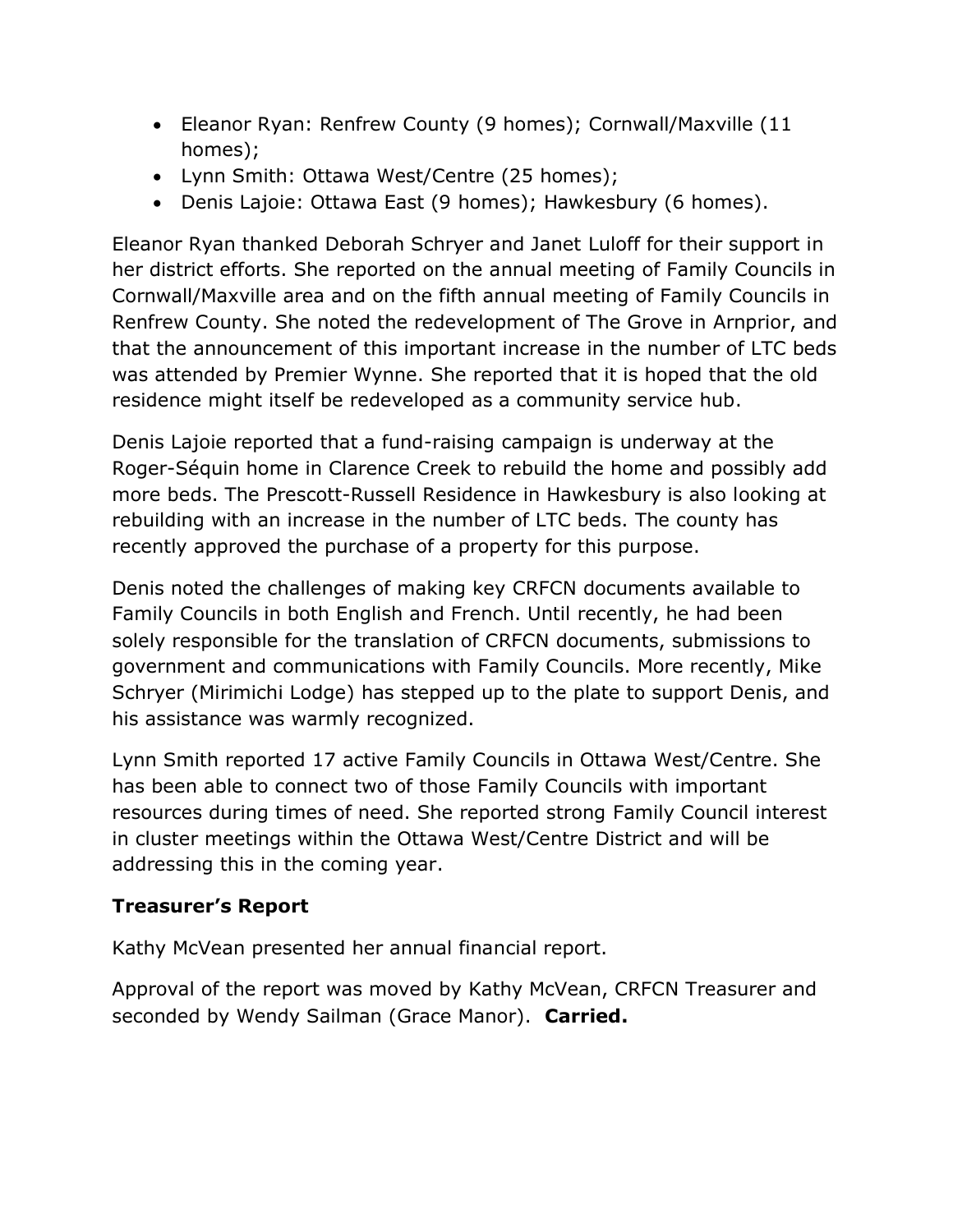### **Advocacy Committee Report**

Grace Welch, Chair of the Advocacy Committee, introduced the members of the committee and reviewed its agenda over the past year. She noted the ongoing role of the committee in garnering province-wide support for the Ontario NDP Private Member's Bill regarding a mandated average hours of care standard. In this regard the committee has worked closely with the Hamilton-Haldiman (Area 4) family council network and in particular its advocacy committee.

In recent developments, Bill 33 had died on the order paper as a result of the prorogation of the Ontario Legislature. It will be re-introduced by its proponent, France Gelinas, NDP MPP at the earliest possible date following the opening of the new session of the Legislature. While, as a Private Member's Bill, Bill 33 is perhaps unlikely to pass the legislature, it provides an important opportunity for those concerned to make a strong case for the quality of care in LTC residences.

Grace reported on her presentation to the provincial government's annual pre-budget consultations, meetings with MPPs and letters sent to, for example, the Public Inquiry into Safety and Security of Residents of LTC Homes (Wettlaufer Inquiry), to Premier Wynne regarding Bill 33, to Diane Deans, City of Ottawa Councillor and Lead on the current review of the four city-run LTC homes.

Grace noted that the upcoming provincial election provides an opportunity to advocate for better care for residents of LTC homes in Ontario.

# **Communications Committee Report**

Deborah Schryer, Chair of the Communications Committee, reported on the committee's impressive accomplishments in the past year. These included the design and launch of the Network's web site which replaces the old blog site. A Facebook page has also been established as a less formal place for news about events pertaining to Family Councils. The first edition of the Network's newsletter had just been released in time for the 2018 AGM and is available in both English and French. The committee hopes to publish three issues per year. The CRFCN brochure has also received an update since the last AGM. It too is available in French and English.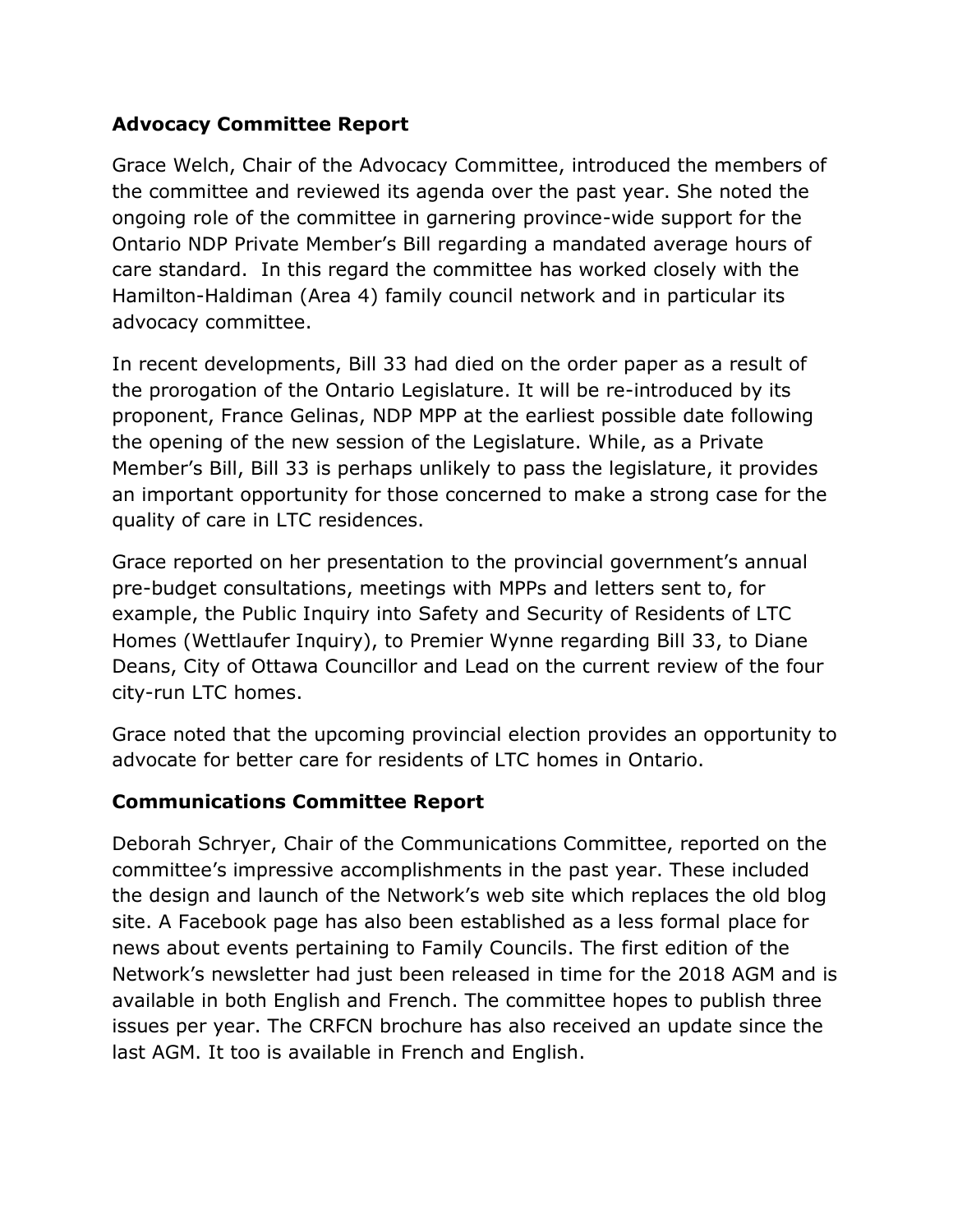# **Report of the Nominating Committee and Election**

The 2018 Nominating Committee was composed of Eleanor Ryan, Past-Chair, CRFCN; Denis Lajoie, District Coordinator (Ottawa East and Hawkesbury); and Kathy McVean (Treasurer).

Eleanor Ryan reported on the steps taken in an effort to attract new members to the Executive as well as to its committees. She reported that:

- Grace Welch, Deborah Schryer and Janet Luloff had agreed to serve another or portion of another term.
- Lynn Smith had agreed to be nominated for a two-year term.
- In view of the need for more members for the Executive, Doreen Rocque, Rosemary Cavan and Brian Graham had agreed to continue on the Executive, in accordance with Section 5.3 of the Network's Bylaws.
- Kathy McVean was completing her term on the Executive and would not stand for re-election.

Eleanor noted that the CRFCN by-laws do not permit nominations from the floor to be voted on during the AGM. That said, she encouraged anyone present with an interest in playing a role on the Executive and/or one of its committees to speak with her during the meeting. Again in accordance with the bylaws, these expressions of interest would be forwarded to the Executive for consideration at its first meeting following the AGM.

Eleanor also reported that at its April 5, 2018 meeting, the Executive had agreed that the Nominating Committee would continue throughout 2018-19 in an effort to attract additional nominees to the Executive.

Eleanor Ryan moved, seconded by Denis Lajoie, that the slate of nominees be acclaimed. **Carried.**

# **Adjournment**

The Chair thanked three individuals who had contributed in important ways to the CRFCN: Pat Gordon, Chair of the Family Council at the Peter D. Clark Centre for Long-Term Care who has served as Chair of the Nominating Committee for several years; Jim LaPlante, a former member of the Executive; and Kathy McVean who had served as a member of the Executive and Treasurer.